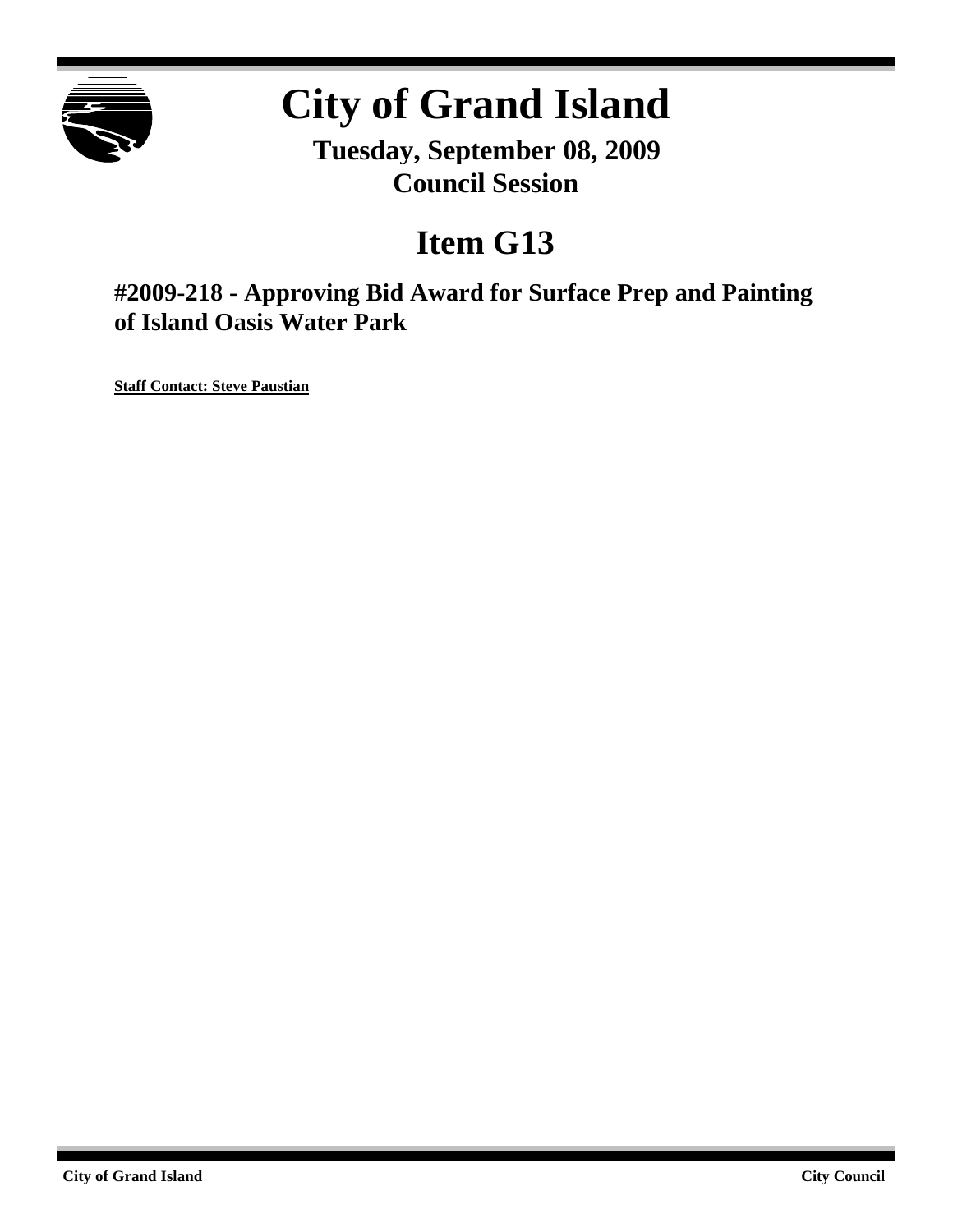## **Council Agenda Memo**

| <b>From:</b>                   | <b>Steve Paustian, Park and Recreation Director</b>                             |  |
|--------------------------------|---------------------------------------------------------------------------------|--|
| <b>Meeting:</b>                | September 8, 2009                                                               |  |
| Subject:                       | Approving Bid Award for Surface Prep and Painting of<br>Island Oasis Water Park |  |
| <b>Item <math>\#</math>'s:</b> | $G-13$                                                                          |  |
| $Presenter(s):$                | <b>Steve Paustian, Park and Recreation Director</b>                             |  |

### **Background**

On August 14, 2009 the Park and Recreation Department, Aquatics Division advertised for bids for Surface Preparation and Painting of Island Oasis Water Park. Five firms provided bids for this work. The low responsible bid was provided by Jameson Painting of Minden, Nebraska in the amount of \$58,974.00.

### **Discussion**

Island Oasis was last painted in 2002. The paint has deteriorated to the point that a new coat of paint is necessary. To this end funds were budgeted in the 2008-09 budget for the Preparation and Painting of Island Oasis. Fund number 10044525 85324 Repair and Maintenance-Buildings has funds budgeted for this purpose.

## **Alternatives**

It appears that the Council has the following alternatives concerning the issue at hand. The Council may:

- 1. Move to approve
- 2. Refer the issue to a Committee
- 3. Postpone the issue to future date
- 4. Take no action on the issue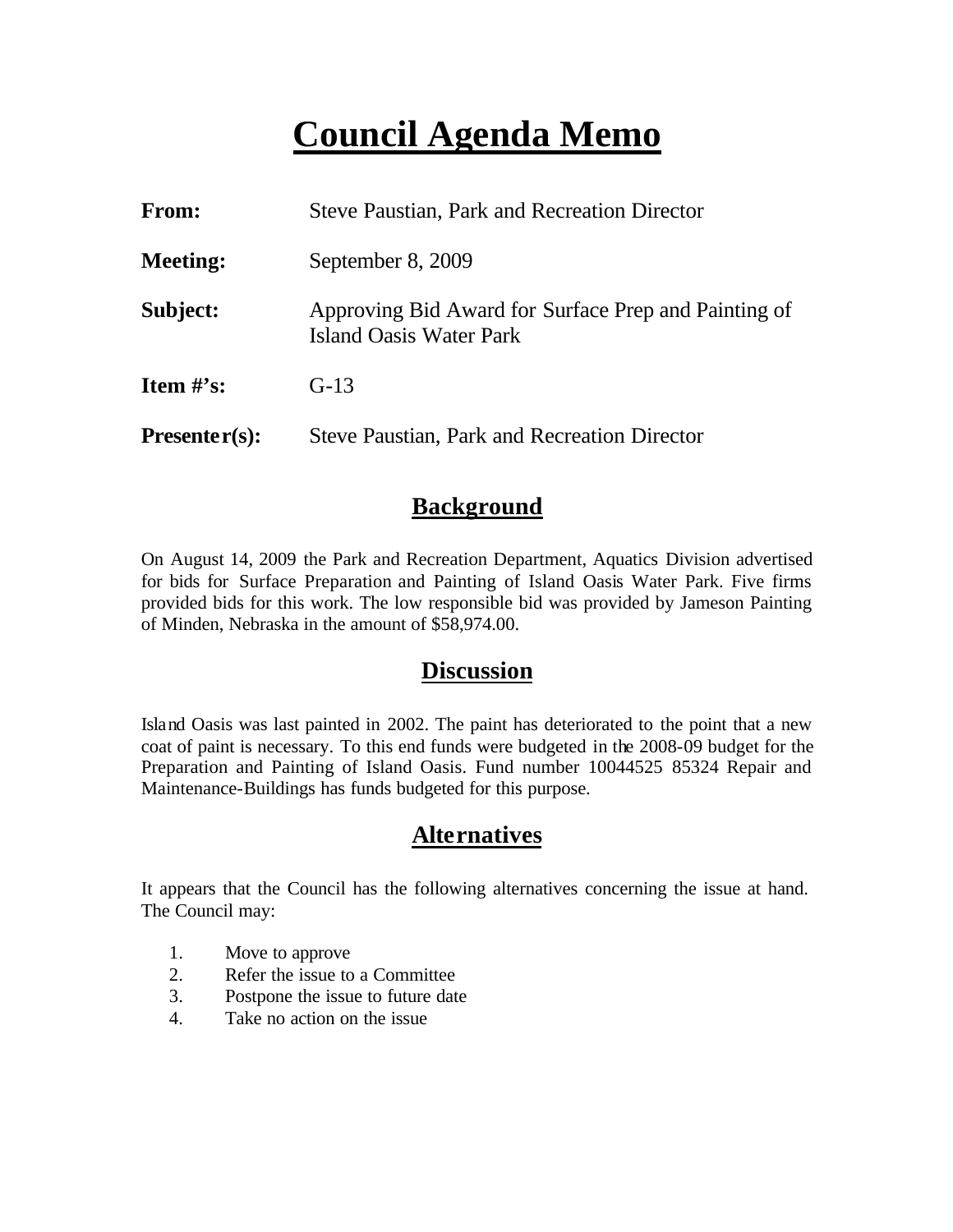## **Recommendation**

City Administration recommends that the Council approve the award of a contract to Jameson Painting of Minden, NE in the amount of \$58,974.00.

## **Sample Motion**

Move to award contract to Jameson Painting to prep and paint Island Oasis Water Park.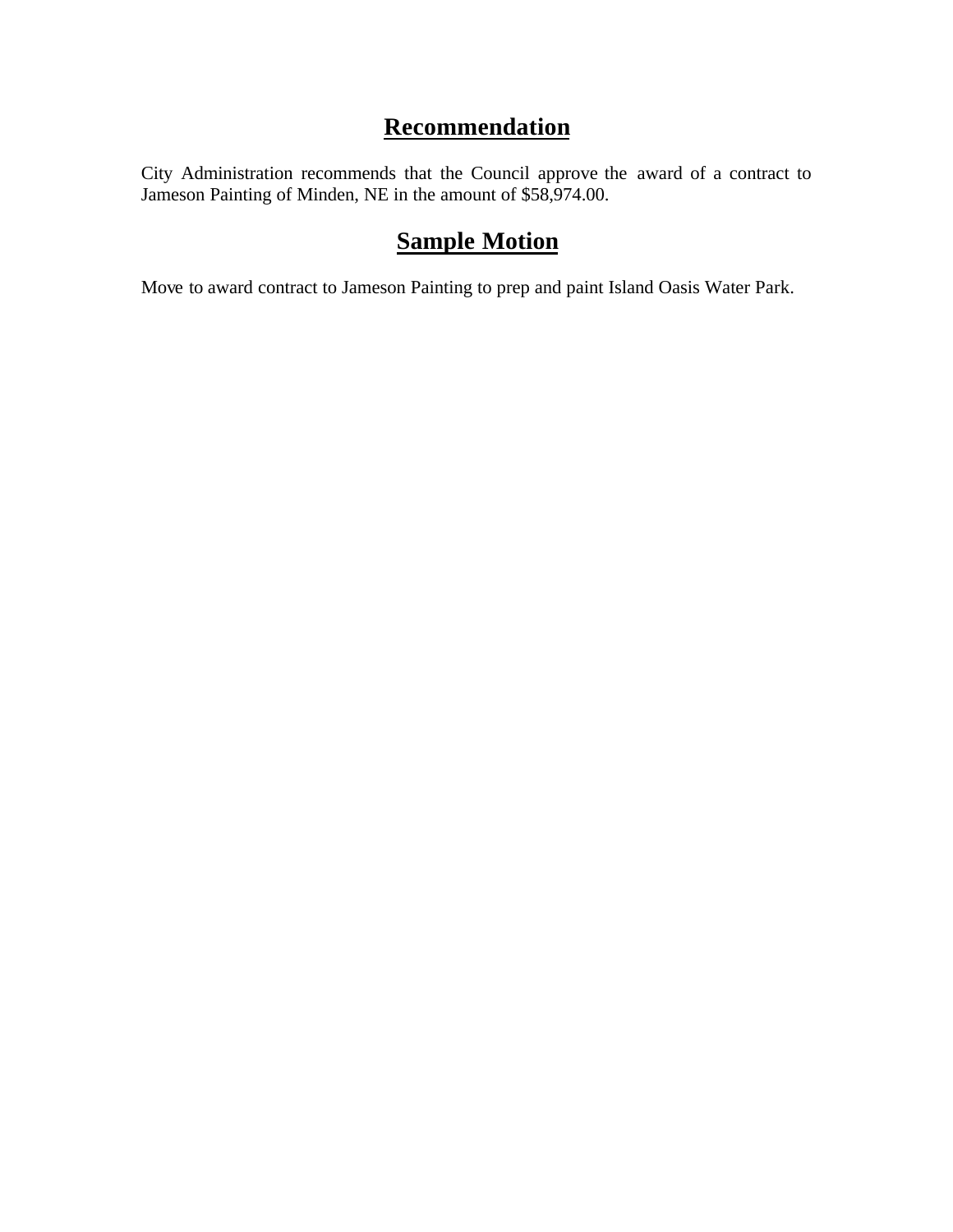#### *Purchasing Division of Legal Department* **INTEROFFICE MEMORANDUM**



Wes Nespor, Purchasing Agent

*Working Together for a Better Tomorrow, Today*

#### **BID OPENING**

| <b>BID OPENING DATE:</b> | August 26, 2009 at 11:00 a.m. |
|--------------------------|-------------------------------|
|                          |                               |

**FOR: Surface Prep and Painting of Island Oasis Water Park**

**DEPARTMENT: Parks & Recreation**

**ESTIMATE: \$105,000.00**

**FUND/ACCOUNT: 10044525-85324**

**PUBLICATION DATE: August 14, 2009**

**NO. POTENTIAL BIDDERS: 10**

#### **SUMMARY**

| <b>Jameson Painting</b> | <b>TMI Coatings</b> |
|-------------------------|---------------------|
| Minden, NE              | <b>St. Paul, MN</b> |
| <b>None</b>             | <b>None</b>         |
| \$58,974.00             | \$114,500.00        |
|                         |                     |

| <b>Bidder:</b>     | RenoSys Corp.    | <b>WS Bunch Company</b> |  |
|--------------------|------------------|-------------------------|--|
|                    | Indianapolis, IN | Omaha, NE               |  |
| <b>Exceptions:</b> | Noted            | <b>None</b>             |  |
| <b>Bid Price:</b>  | \$128,440.00     | \$83,855.00             |  |
|                    |                  |                         |  |

| <b>Bidder:</b>     | Mongan Painting Co., Inc. |
|--------------------|---------------------------|
|                    | <b>Grand Island, NE</b>   |
| <b>Exceptions:</b> | None                      |
| <b>Bid Price:</b>  | \$135,853.00              |
|                    |                           |

cc: Steve Paustian, Parks & Rec. Director Todd McCoy, Recreation Supt. Dale Shotkoski, City Attorney Wes Nespor, Purchasing Agent

Jeff Pederson, City Administrator Patti Buettner, Parks & Rec. Sec.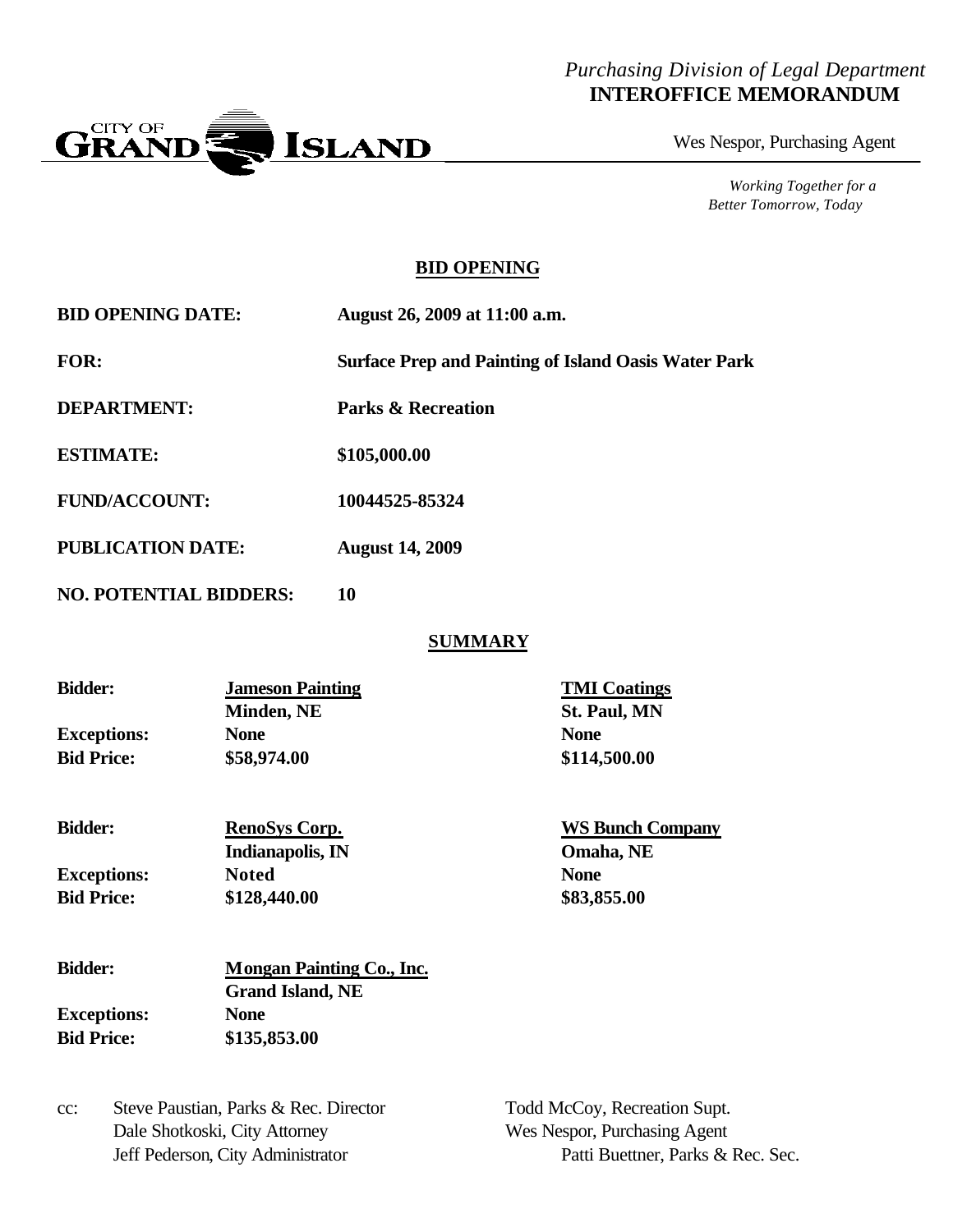**P1359**